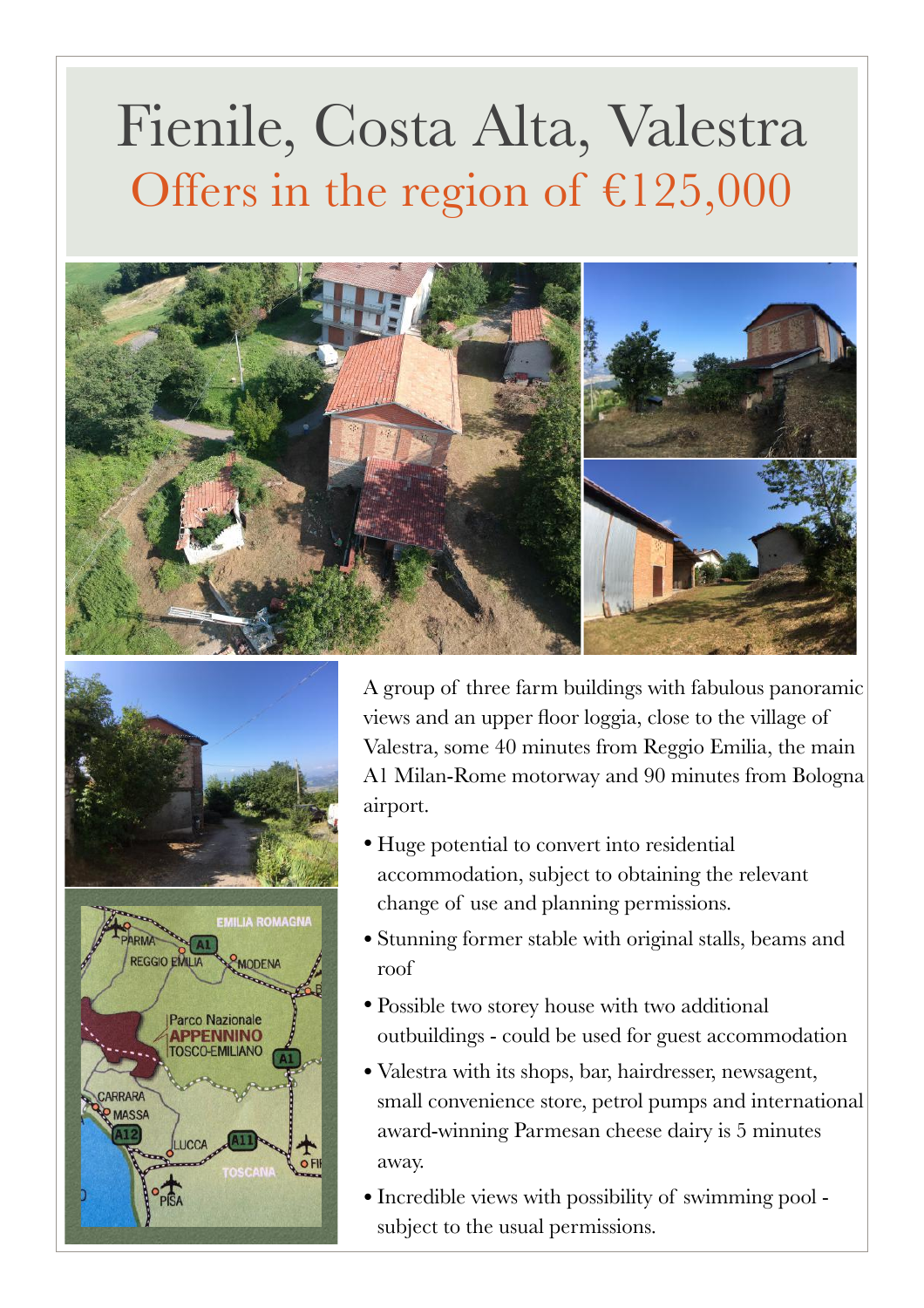







Set in the beautiful Emilian Appenines, a UNESCO biosphere, the property is 6 kms from the town of Carpineti with a full range of shops and services. The area is known for its food and wine and is a location for many types of sporting activities including skiing.



**For more information [contact@lareginaproperties.com](http://www.apple.com)**

**Cassandra Campbell-Kemp UK/WhatsApp 07763 649028 Italy/What'sApp+39 3899 166464**

**Paolo Bonini (Italian only) Mobile +39 348 409 2061 [info@gianpaolobonini.com](http://www.apple.com)**



The land comprises 0.291 hectares approximately 0,719 of an acre.